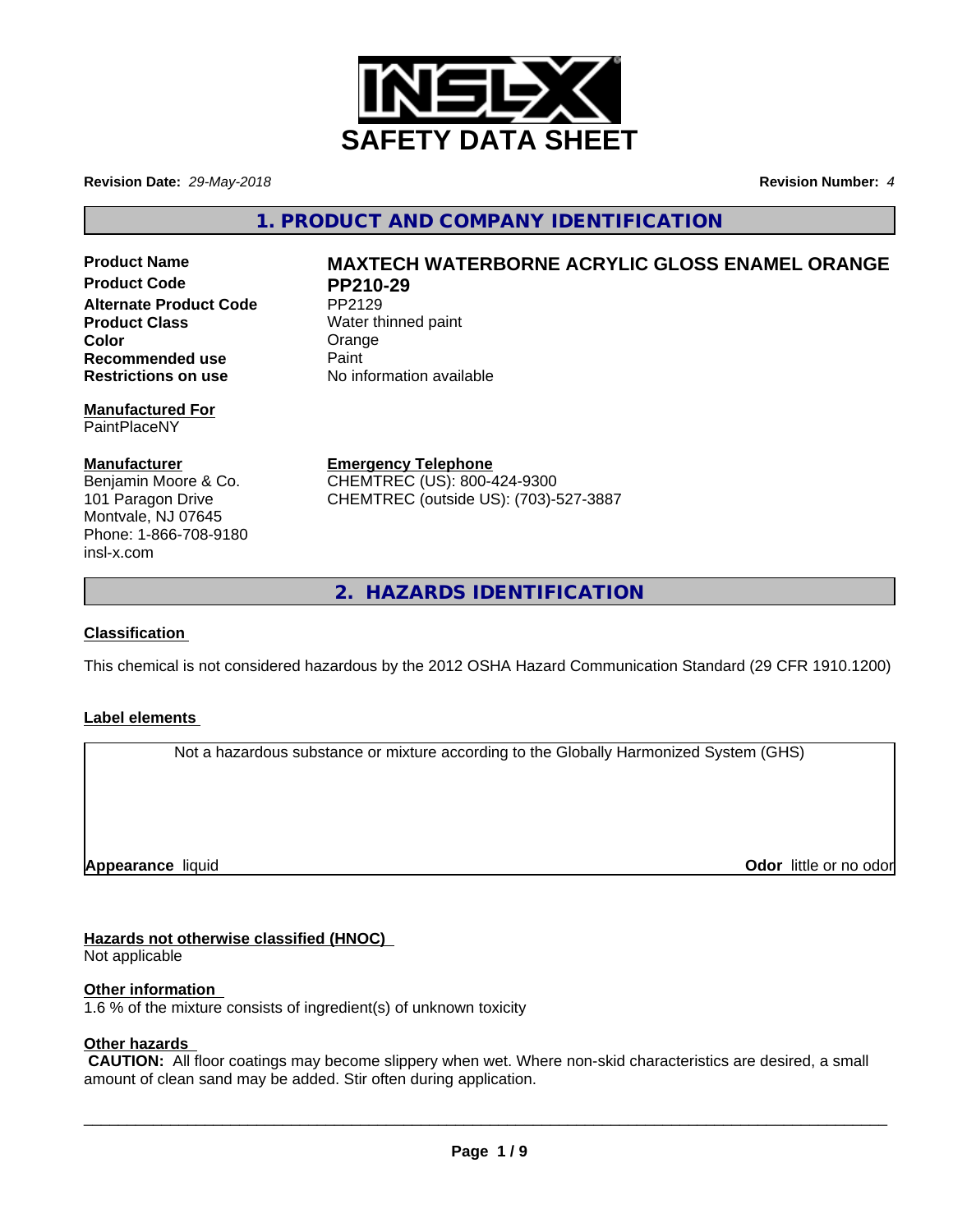May cause allergic skin reaction

# **3. COMPOSITION INFORMATION ON COMPONENTS**

| <b>Chemical name</b>                                                         | CAS No.    | Weight-% |
|------------------------------------------------------------------------------|------------|----------|
| Titanium dioxide                                                             | 13463-67-7 |          |
| Kaolin                                                                       | 1332-58-7  |          |
| Propanoic acid, 2-methyl-, monoester with<br>2,2,4-trimethyl-1,3-pentanediol | 25265-77-4 |          |
| Hexanedioic acid, dihydrazide                                                | 1071-93-8  | 0.5      |
| Ammonia                                                                      | 7664-41-7  | 0.5      |

|                                                  | 4. FIRST AID MEASURES                                                                                    |
|--------------------------------------------------|----------------------------------------------------------------------------------------------------------|
| <b>General Advice</b>                            | No hazards which require special first aid measures.                                                     |
| <b>Eye Contact</b>                               | Rinse thoroughly with plenty of water for at least 15 minutes and consult a<br>physician.                |
| <b>Skin Contact</b>                              | Wash off immediately with soap and plenty of water while removing all<br>contaminated clothes and shoes. |
| <b>Inhalation</b>                                | Move to fresh air. If symptoms persist, call a physician.                                                |
| Ingestion                                        | Clean mouth with water and afterwards drink plenty of water. Consult a physician<br>if necessary.        |
| <b>Most Important</b><br><b>Symptoms/Effects</b> | May cause allergic skin reaction.                                                                        |
| <b>Notes To Physician</b>                        | Treat symptomatically.                                                                                   |
|                                                  | 5. FIRE-FIGHTING MEASURES                                                                                |

| Use extinguishing measures that are appropriate to local<br>circumstances and the surrounding environment.                                   |
|----------------------------------------------------------------------------------------------------------------------------------------------|
| As in any fire, wear self-contained breathing apparatus<br>pressure-demand, MSHA/NIOSH (approved or equivalent)<br>and full protective gear. |
| Closed containers may rupture if exposed to fire or<br>extreme heat.                                                                         |
| No                                                                                                                                           |
| No.                                                                                                                                          |
| Not applicable<br>Not applicable                                                                                                             |
|                                                                                                                                              |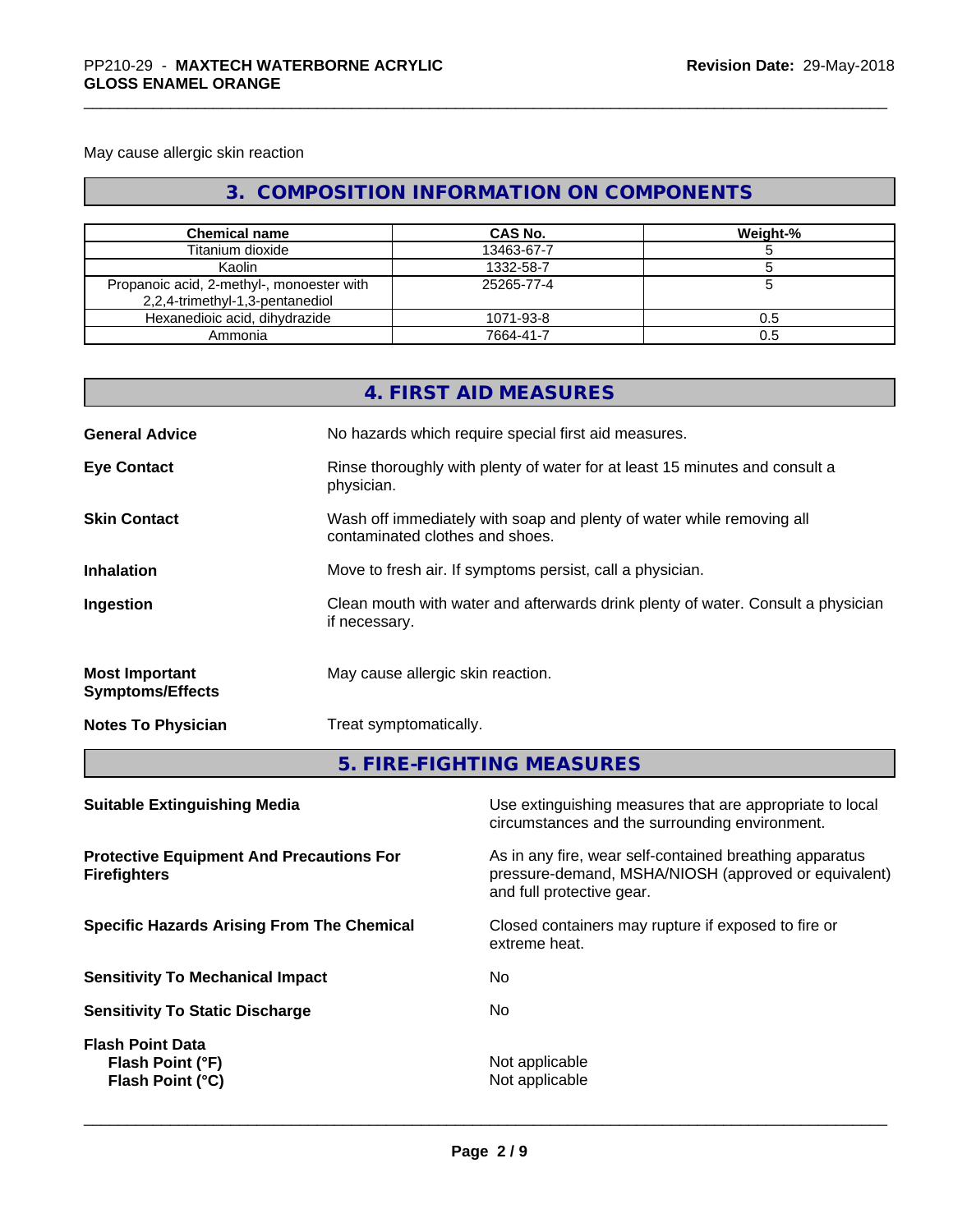| <b>Method</b>                                                 |                        | Not applicable                   |                                |
|---------------------------------------------------------------|------------------------|----------------------------------|--------------------------------|
| <b>Flammability Limits In Air</b>                             |                        |                                  |                                |
| Lower flammability limit:<br><b>Upper flammability limit:</b> |                        | Not applicable<br>Not applicable |                                |
| <b>NFPA</b><br>Health: 1                                      | <b>Flammability: 0</b> | Instability: 0                   | <b>Special: Not Applicable</b> |
| <b>NFPA Legend</b><br>$0$ Not Horordoug                       |                        |                                  |                                |

- 0 Not Hazardous
- 1 Slightly
- 2 Moderate
- 3 High
- 4 Severe

*The ratings assigned are only suggested ratings, the contractor/employer has ultimate responsibilities for NFPA ratings where this system is used.*

*Additional information regarding the NFPA rating system is available from the National Fire Protection Agency (NFPA) at www.nfpa.org.*

# **6. ACCIDENTAL RELEASE MEASURES**

| <b>Personal Precautions</b>      | Avoid contact with skin, eyes and clothing. Ensure adequate ventilation.                                                                                                         |
|----------------------------------|----------------------------------------------------------------------------------------------------------------------------------------------------------------------------------|
| <b>Other Information</b>         | Prevent further leakage or spillage if safe to do so.                                                                                                                            |
| <b>Environmental precautions</b> | See Section 12 for additional Ecological Information.                                                                                                                            |
| <b>Methods for Cleaning Up</b>   | Soak up with inert absorbent material. Sweep up and shovel into suitable<br>containers for disposal.                                                                             |
|                                  | 7. HANDLING AND STORAGE                                                                                                                                                          |
| <b>Handling</b>                  | Avoid contact with skin, eyes and clothing. Avoid breathing vapors, spray mists or<br>sanding dust. In case of insufficient ventilation, wear suitable respiratory<br>equipment. |
| <b>Storage</b>                   | Keep container tightly closed. Keep out of the reach of children.                                                                                                                |
| <b>Incompatible Materials</b>    | No information available                                                                                                                                                         |
|                                  |                                                                                                                                                                                  |

**8. EXPOSURE CONTROLS/PERSONAL PROTECTION**

#### **Exposure Limits**

| <b>Chemical name</b> | <b>ACGIH TLV</b>          | <b>OSHA PEL</b>            |
|----------------------|---------------------------|----------------------------|
| Titanium dioxide     | 10 mg/m $3$ - TWA         | 15 mg/m $3$ - TWA          |
| Kaolin               | 2 mg/m <sup>3</sup> - TWA | 15 mg/m <sup>3</sup> - TWA |
|                      |                           | 5 mg/m <sup>3</sup> - TWA  |
| Ammonia              | 25 ppm - TWA              | 50 ppm - TWA               |
|                      | 35 ppm - STEL             | $35 \text{ mg/m}^3$ - TWA  |

#### **Legend**

ACGIH - American Conference of Governmental Industrial Hygienists Exposure Limits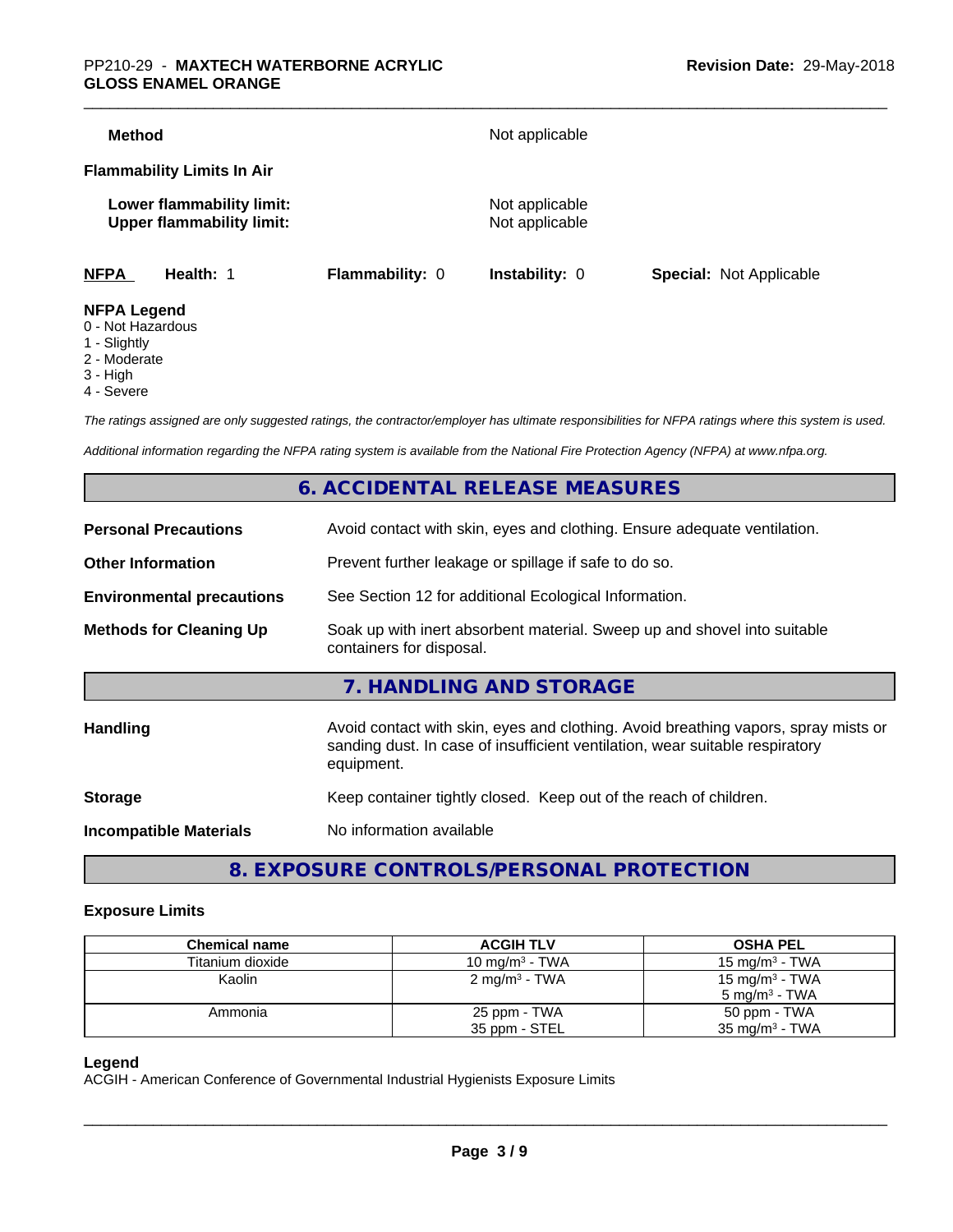OSHA - Occupational Safety & Health Administration Exposure Limits N/E - Not Established

| <b>Engineering Measures</b>          | Ensure adequate ventilation, especially in confined areas.                                                                          |
|--------------------------------------|-------------------------------------------------------------------------------------------------------------------------------------|
| <b>Personal Protective Equipment</b> |                                                                                                                                     |
| <b>Eye/Face Protection</b>           | Safety glasses with side-shields.                                                                                                   |
| <b>Skin Protection</b>               | Protective gloves and impervious clothing.                                                                                          |
| <b>Respiratory Protection</b>        | In case of insufficient ventilation wear suitable respiratory equipment.                                                            |
| <b>Hygiene Measures</b>              | Avoid contact with skin, eyes and clothing. Remove and wash contaminated<br>clothing before re-use. Wash thoroughly after handling. |

# **9. PHYSICAL AND CHEMICAL PROPERTIES**

| Appearance                           | liquid                   |
|--------------------------------------|--------------------------|
| Odor                                 | little or no odor        |
| <b>Odor Threshold</b>                | No information available |
| Density (Ibs/gal)                    | $9.05 - 9.15$            |
| <b>Specific Gravity</b>              | $1.08 - 1.10$            |
| рH                                   | No information available |
| <b>Viscosity (cps)</b>               | No information available |
| Solubility(ies)                      | No information available |
| <b>Water solubility</b>              | No information available |
| <b>Evaporation Rate</b>              | No information available |
| Vapor pressure @20 °C (kPa)          | No information available |
| Vapor density                        | No information available |
| Wt. % Solids                         | 35 - 45                  |
| Vol. % Solids                        | $30 - 40$                |
| Wt. % Volatiles                      | $55 - 65$                |
| <b>Vol. % Volatiles</b>              | $60 - 70$                |
| <b>VOC Regulatory Limit (g/L)</b>    | < 250                    |
| <b>Boiling Point (°F)</b>            | 212                      |
| <b>Boiling Point (°C)</b>            | 100                      |
| <b>Freezing Point (°F)</b>           | 32                       |
| <b>Freezing Point (°C)</b>           | 0                        |
| Flash Point (°F)                     | Not applicable           |
| Flash Point (°C)                     | Not applicable           |
| <b>Method</b>                        | Not applicable           |
| Flammability (solid, gas)            | Not applicable           |
| <b>Upper flammability limit:</b>     | Not applicable           |
| Lower flammability limit:            | Not applicable           |
| <b>Autoignition Temperature (°F)</b> | No information available |
| <b>Autoignition Temperature (°C)</b> | No information available |
| Decomposition Temperature (°F)       | No information available |
| Decomposition Temperature (°C)       | No information available |
| <b>Partition coefficient</b>         | No information available |

# **10. STABILITY AND REACTIVITY**

**Reactivity Not Applicable** Not Applicable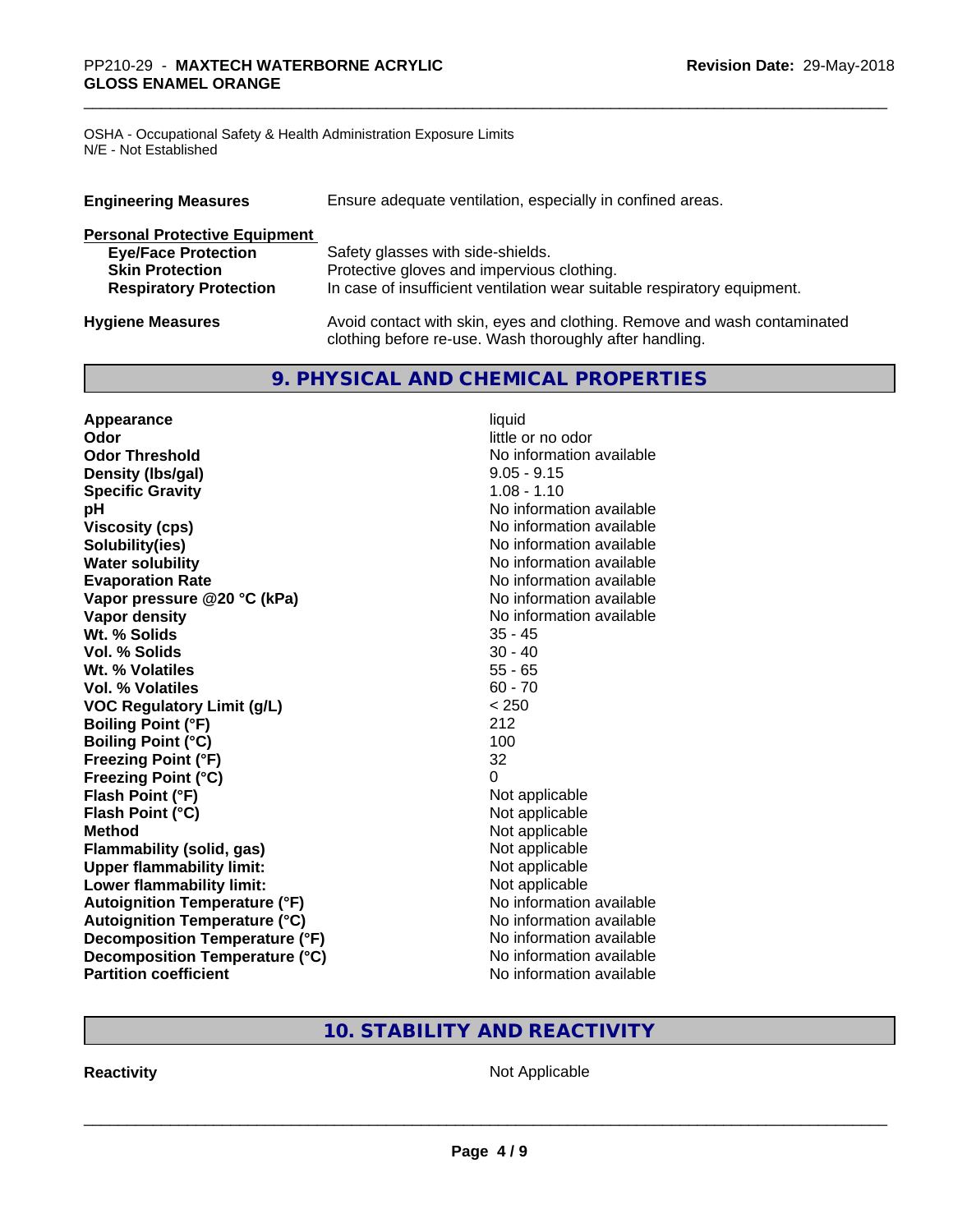| <b>Chemical Stability</b>               | Stable under normal conditions.          |
|-----------------------------------------|------------------------------------------|
| <b>Conditions to avoid</b>              | Prevent from freezing.                   |
| <b>Incompatible Materials</b>           | No materials to be especially mentioned. |
| <b>Hazardous Decomposition Products</b> | None under normal use.                   |
| Possibility of hazardous reactions      | None under normal conditions of use.     |

# **11. TOXICOLOGICAL INFORMATION**

| <b>Product Information</b>                                     |                                                                                            |
|----------------------------------------------------------------|--------------------------------------------------------------------------------------------|
| Information on likely routes of exposure                       |                                                                                            |
| <b>Principal Routes of Exposure</b>                            | Eye contact, skin contact and inhalation.                                                  |
| <b>Acute Toxicity</b>                                          |                                                                                            |
| <b>Product Information</b>                                     | No information available                                                                   |
|                                                                | Symptoms related to the physical, chemical and toxicological characteristics               |
| <b>Symptoms</b>                                                | No information available                                                                   |
|                                                                | Delayed and immediate effects as well as chronic effects from short and long-term exposure |
| Eye contact                                                    | May cause slight irritation.                                                               |
| <b>Skin contact</b>                                            | Substance may cause slight skin irritation. Prolonged or repeated contact may dry          |
|                                                                | skin and cause irritation.                                                                 |
| <b>Inhalation</b>                                              | May cause irritation of respiratory tract.                                                 |
| Ingestion                                                      | Ingestion may cause gastrointestinal irritation, nausea, vomiting and diarrhea.            |
| <b>Sensitization</b>                                           | May cause an allergic skin reaction                                                        |
| <b>Neurological Effects</b>                                    | No information available.                                                                  |
| <b>Mutagenic Effects</b>                                       | No information available.                                                                  |
| <b>Reproductive Effects</b>                                    | No information available.                                                                  |
| <b>Developmental Effects</b>                                   | No information available.                                                                  |
| <b>Target organ effects</b>                                    | No information available.                                                                  |
| <b>STOT - single exposure</b>                                  | No information available.                                                                  |
| <b>STOT - repeated exposure</b>                                | No information available.                                                                  |
| Other adverse effects                                          | No information available.                                                                  |
| <b>Aspiration Hazard</b>                                       | No information available                                                                   |
| <b>Numerical measures of toxicity</b>                          |                                                                                            |
| Unknown acute toxicity                                         | 1.6 % of the mixture consists of ingredient(s) of unknown toxicity                         |
|                                                                | The following values are calculated based on chapter 3.1 of the GHS document               |
| <b>ATEmix (oral)</b>                                           | 55568 mg/kg                                                                                |
| <b>ATEmix (dermal)</b><br><b>ATEmix (inhalation-dust/mist)</b> | 469951<br>108.2 mg/L                                                                       |
|                                                                |                                                                                            |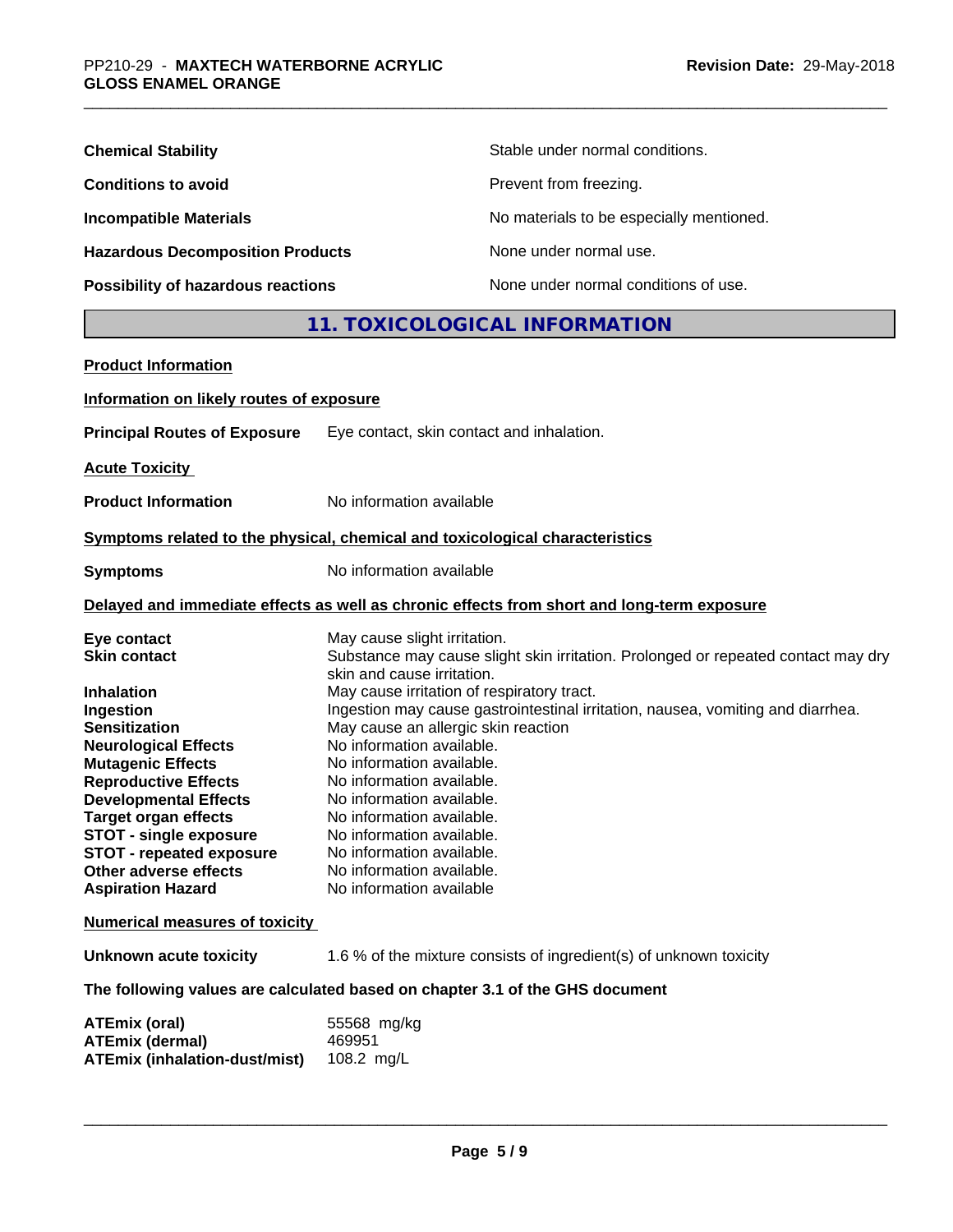#### **Component Information**

Titanium dioxide LD50 Oral: > 10000 mg/kg (Rat) Kaolin LD50 Oral: > 5000 mg/kg (Rat) Ammonia LC50 Inhalation (Vapor): 2000 ppm (Rat, 4 hr.)

#### **Carcinogenicity**

*The information below indicateswhether each agency has listed any ingredient as a carcinogen:.*

| <b>Chemical name</b>   | <b>IARC</b>                    | <b>NTP</b> | <b>OCUA</b><br>ึงอ⊓⊬ |
|------------------------|--------------------------------|------------|----------------------|
|                        | . .<br>2B<br>Human<br>Possible |            | Listed               |
| n dioxide<br>l itanıum | Carcinoɑen                     |            |                      |

• Although IARC has classified titanium dioxide as possibly carcinogenic to humans (2B), their summary concludes: "No significant exposure to titanium dioxide is thought to occur during the use of products in which titanium dioxide is bound to other materials, such as paint."

#### **Legend**

IARC - International Agency for Research on Cancer NTP - National Toxicity Program OSHA - Occupational Safety & Health Administration

**12. ECOLOGICAL INFORMATION**

#### **Ecotoxicity Effects**

The environmental impact of this product has not been fully investigated.

#### **Product Information**

# **Acute Toxicity to Fish**

No information available

#### **Acute Toxicity to Aquatic Invertebrates**

No information available

**Acute Toxicity to Aquatic Plants**

No information available

#### **Persistence / Degradability**

No information available.

#### **Bioaccumulation**

No information available.

#### **Mobility in Environmental Media**

No information available.

#### **Ozone**

No information available

#### **Component Information**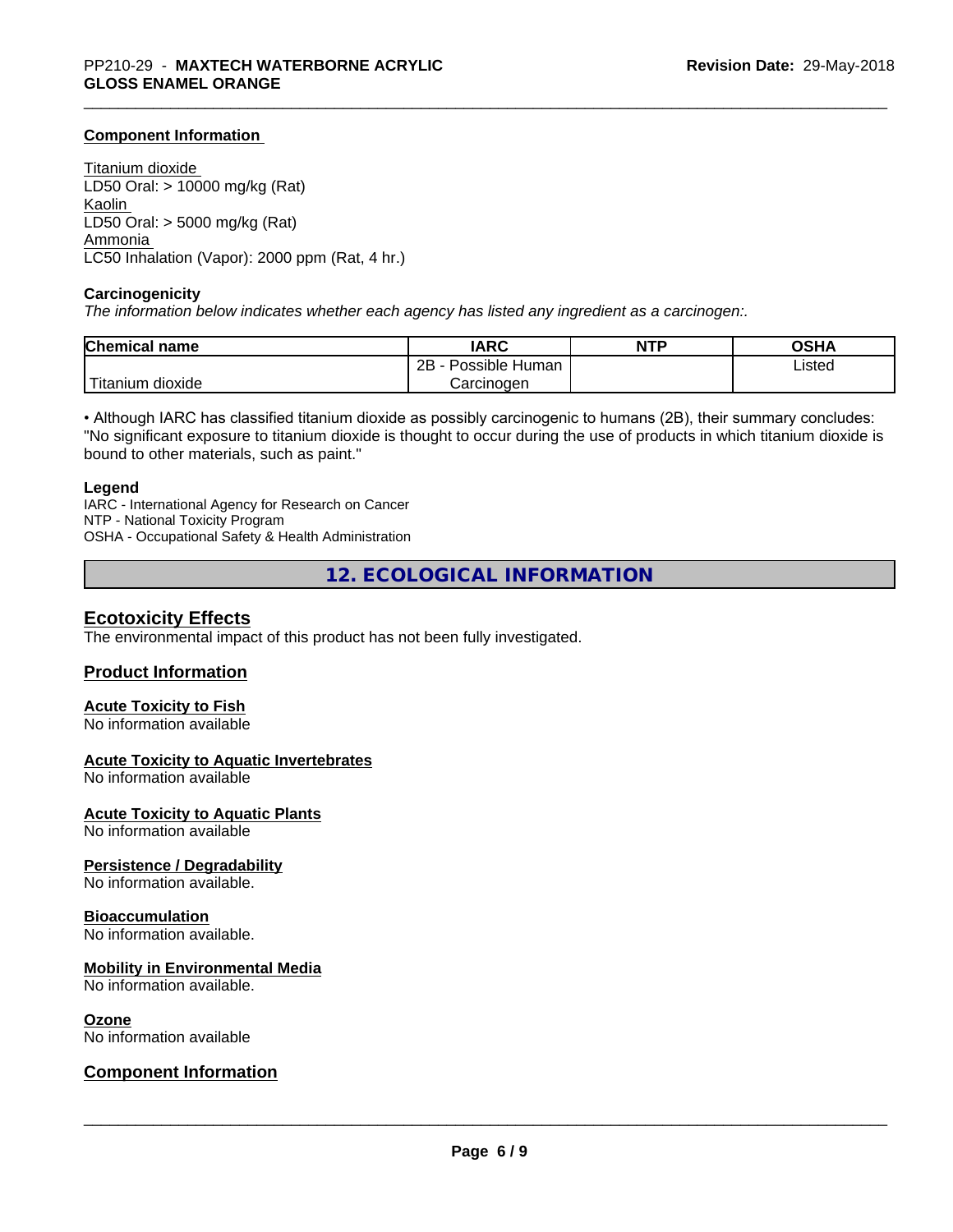#### **Acute Toxicity to Fish**

#### Titanium dioxide

 $LC50:$  > 1000 mg/L (Fathead Minnow - 96 hr.)

#### **Acute Toxicity to Aquatic Invertebrates**

No information available

#### **Acute Toxicity to Aquatic Plants**

No information available

|                              | 13. DISPOSAL CONSIDERATIONS                                                                                                                                                                                               |
|------------------------------|---------------------------------------------------------------------------------------------------------------------------------------------------------------------------------------------------------------------------|
| <b>Waste Disposal Method</b> | Dispose of in accordance with federal, state, and local regulations. Local<br>requirements may vary, consult your sanitation department or state-designated<br>environmental protection agency for more disposal options. |
|                              | 14. TRANSPORT INFORMATION                                                                                                                                                                                                 |
| <b>DOT</b>                   | Not regulated                                                                                                                                                                                                             |
| <b>ICAO/IATA</b>             | Not regulated                                                                                                                                                                                                             |
| <b>IMDG / IMO</b>            | Not regulated                                                                                                                                                                                                             |
|                              | <b>15. REGULATORY INFORMATION</b>                                                                                                                                                                                         |

# **International Inventories**

| <b>TSCA: United States</b> | Yes - All components are listed or exempt. |
|----------------------------|--------------------------------------------|
| <b>DSL: Canada</b>         | Yes - All components are listed or exempt. |

# **Federal Regulations**

| SARA 311/312 hazardous categorization |    |  |
|---------------------------------------|----|--|
| Acute health hazard                   | Nο |  |
| Chronic Health Hazard                 | No |  |
| Fire hazard                           | Nο |  |
| Sudden release of pressure hazard     | No |  |
| Reactive Hazard                       | No |  |

#### **SARA 313**

Section 313 of Title III of the Superfund Amendments and Reauthorization Act of 1986 (SARA). This product contains a chemical or chemicals which are subject to the reporting requirements of the Act and Title 40 of the Code of Federal Regulations, Part 372: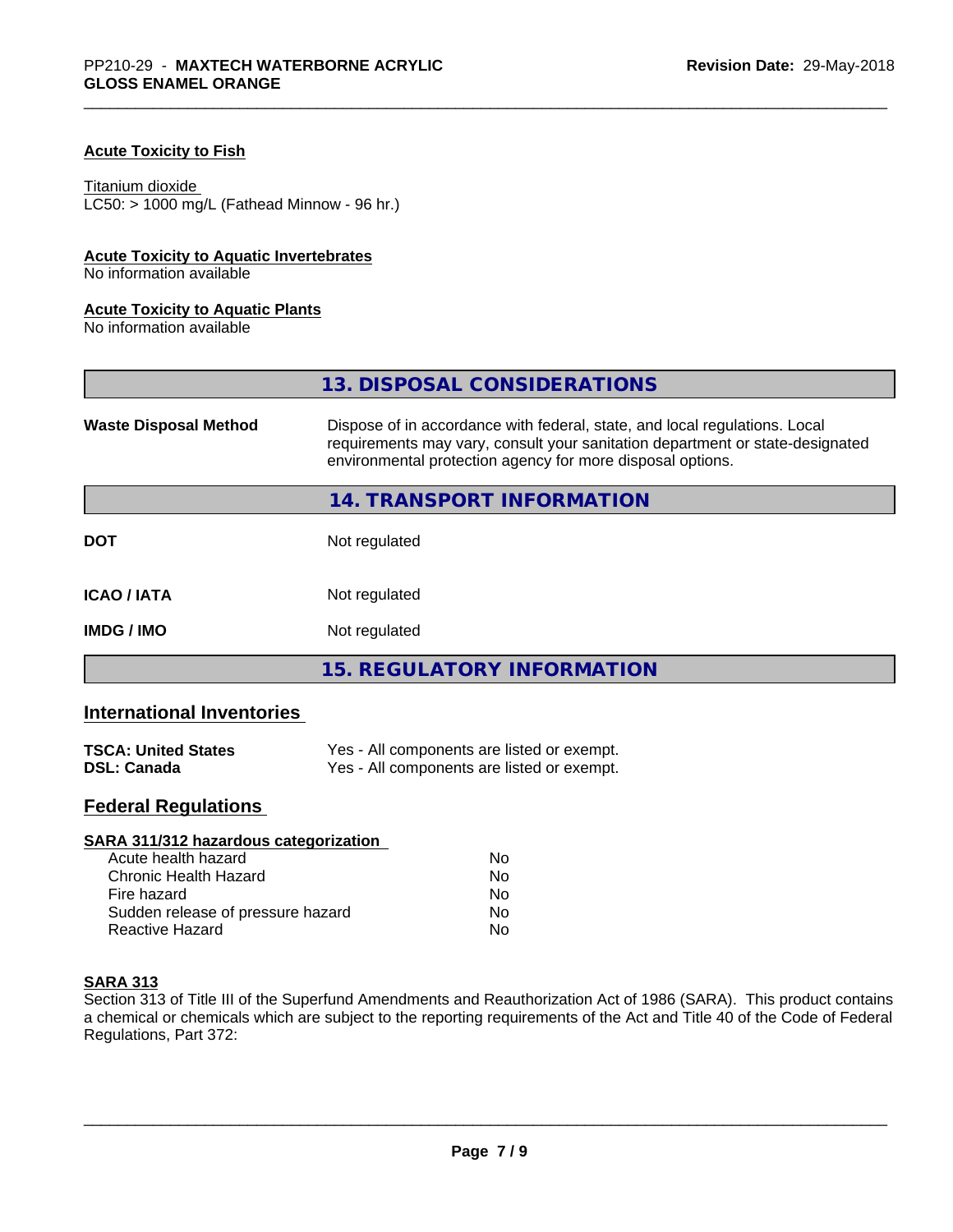| Chemical name                     | CAS No.  | Weight-% | <b>CERCLA/SARA 313</b><br>(de minimis concentration) |
|-----------------------------------|----------|----------|------------------------------------------------------|
| Diethylene glycol monoethyl ether | 111-90-0 |          |                                                      |

#### **Clean Air Act,Section 112 Hazardous Air Pollutants (HAPs) (see 40 CFR 61)**

This product contains the following HAPs:

*None*

# **US State Regulations**

#### **California Proposition 65**

**1 WARNING:** Cancer and Reproductive Harm– www.P65warnings.ca.gov

#### **State Right-to-Know**

| <b>Chemical name</b>              | <b>Massachusetts</b> | <b>New Jersey</b> | Pennsylvania |
|-----------------------------------|----------------------|-------------------|--------------|
| Titanium dioxide                  |                      |                   |              |
| Kaolin                            |                      |                   |              |
| Diethylene glycol monoethyl ether |                      |                   |              |

#### **Legend**

X - Listed

# **16. OTHER INFORMATION**

**HMIS** - **Health:** 1 **Flammability:** 0 **Reactivity:** 0 **PPE:** -

#### **HMIS Legend**

- 0 Minimal Hazard
- 1 Slight Hazard
- 2 Moderate Hazard
- 3 Serious Hazard
- 4 Severe Hazard
- **Chronic Hazard**
- X Consult your supervisor or S.O.P. for "Special" handling instructions.

*Note: The PPE rating has intentionally been left blank. Choose appropriate PPE that will protect employees from the hazards the material will present under the actual normal conditions of use.*

*Caution: HMISÒ ratings are based on a 0-4 rating scale, with 0 representing minimal hazards or risks, and 4 representing significant hazards or risks. Although HMISÒ ratings are not required on MSDSs under 29 CFR 1910.1200, the preparer, has chosen to provide them. HMISÒ ratings are to be used only in conjunction with a fully implemented HMISÒ program by workers who have received appropriate HMISÒ training. HMISÒ is a registered trade and service mark of the NPCA. HMISÒ materials may be purchased exclusively from J. J. Keller (800) 327-6868.*

 **WARNING!** If you scrape, sand, or remove old paint, you may release lead dust. LEAD IS TOXIC. EXPOSURE TO LEAD DUST CAN CAUSE SERIOUS ILLNESS, SUCH AS BRAIN DAMAGE, ESPECIALLY IN CHILDREN. PREGNANT WOMEN SHOULD ALSO AVOID EXPOSURE.Wear a NIOSH approved respirator to control lead exposure. Clean up carefully with a HEPA vacuum and a wet mop. Before you start, find out how to protect yourself and your family by contacting the National Lead Information Hotline at 1-800-424-LEAD or log on to